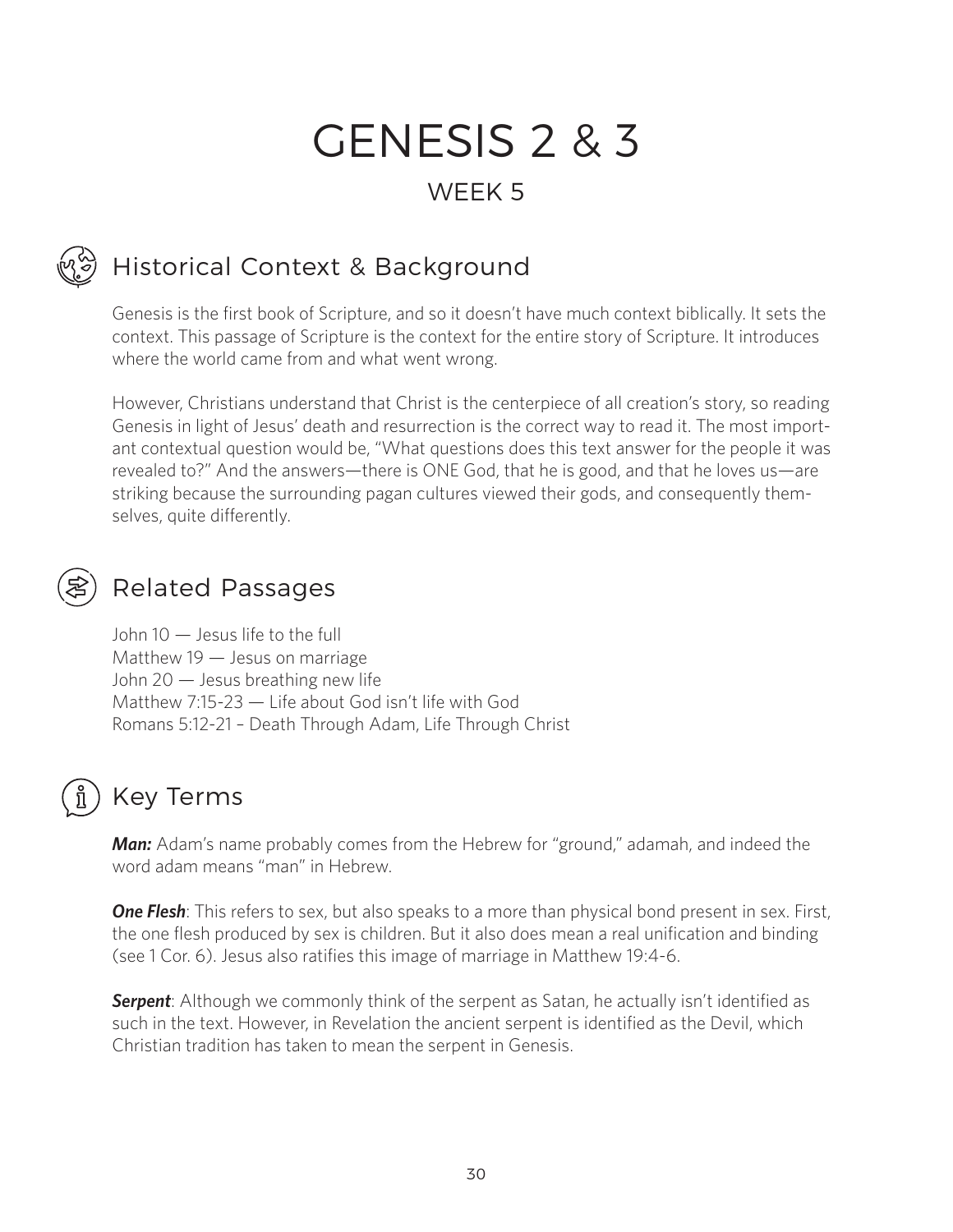

#### Key Themes

**Creation**: The first thing to notice here is this is the 2nd creation account. The first—Genesis 1 is verse, poetry, and this one is narrative. This is odd, and many call it contradictory to have two different accounts. But we have to ask about the people to whom this revelation was first given. Questions which would have come into their minds were: How did we get here? Why am I here? How did the world end up so messed up? If we ask the wrong questions about Scripture, we will get the wrong answers. It might be tempting to take a deep dive into discussions about evolution. But it's not the point of the passage, and it is not where Scripture will come alive in the souls of your students. However, please do NOT just shut down questions about the history or science of creation. Faith isn't ignorance, and Christians aren't ostriches.

An aspect of creation that this passage *is* deeply concerned with is embodiment, and this is *good*. Man is made from the dust, returns to dust. An essential part of who we are is matter. This is why Jews and Christians are so insistent on the goodness of the body and its physical resurrection. It is interesting to note that man is given life through the breath of God. The only other time this occurs in Scripture is when Jesus breathes on his disciples in the upper room (John 20:22), signaling a new creation.

*Life & Death*: The opposition of these two forces is a (if not the) predominant theme in Scripture. Notice all of the life/death imagery in these passages: breath of life, living being, growth of garden, tree of life, forbidden fruit brings death, etc. It pops up everywhere, and not just in Genesis. Paul calls Death the final enemy (1 Cor. 15:36); Christ came to remove the fear of death by defeating the master of death (Heb. 2:14-18); knowing God is eternal life (John 17:3). Genesis introduces the problem with the world: death. We're enslaved to it, we serve it, and we serve the one who has the keys of death. That's the problem. Most importantly, Jesus came to die, so that we could have life. Jesus himself says this, says this is why he came (John 10:10). The most famous verse in Scripture, John 3:16, *is* this concept.

*The Fall and Life About God*: Genesis 3 is the fall. We fell from a state of communion with God to a state of separation from God. Genesis obviously uses a physical image (for obviously God is omnipresent and a spirit) to communicate that—God being physically in the garden and we're physically exiled. When we look back at how they fell, we see some interesting reasons. The serpent lies, the fruit looked pleasing, they desired wisdom, etc. But what we really see here is the transition of life with God in Genesis 2, to a life *about* (i.e. life after "*with*") God in Genesis 3. The serpent and Eve have a conversation about God, what he wants, what he expects, etc. When Adam and Eve realized they were naked they tried to hide from God. Now that their life was only about God, they couldn't stand to be with Him. This is a pastoral point your students need to come to understand. Just because you're life about God doesn't mean you're with him. Jesus says as much in Matthew 7. Many students have seen this, people super involved in CSF or church and all of the sudden abandoning it all. About God isn't with God.

**Protoevangelium**: This fancy word just means first good news. It's a prophecy that attests to the gospel. After Adam and Eve fall, God does two incredibly interesting things (for the Christian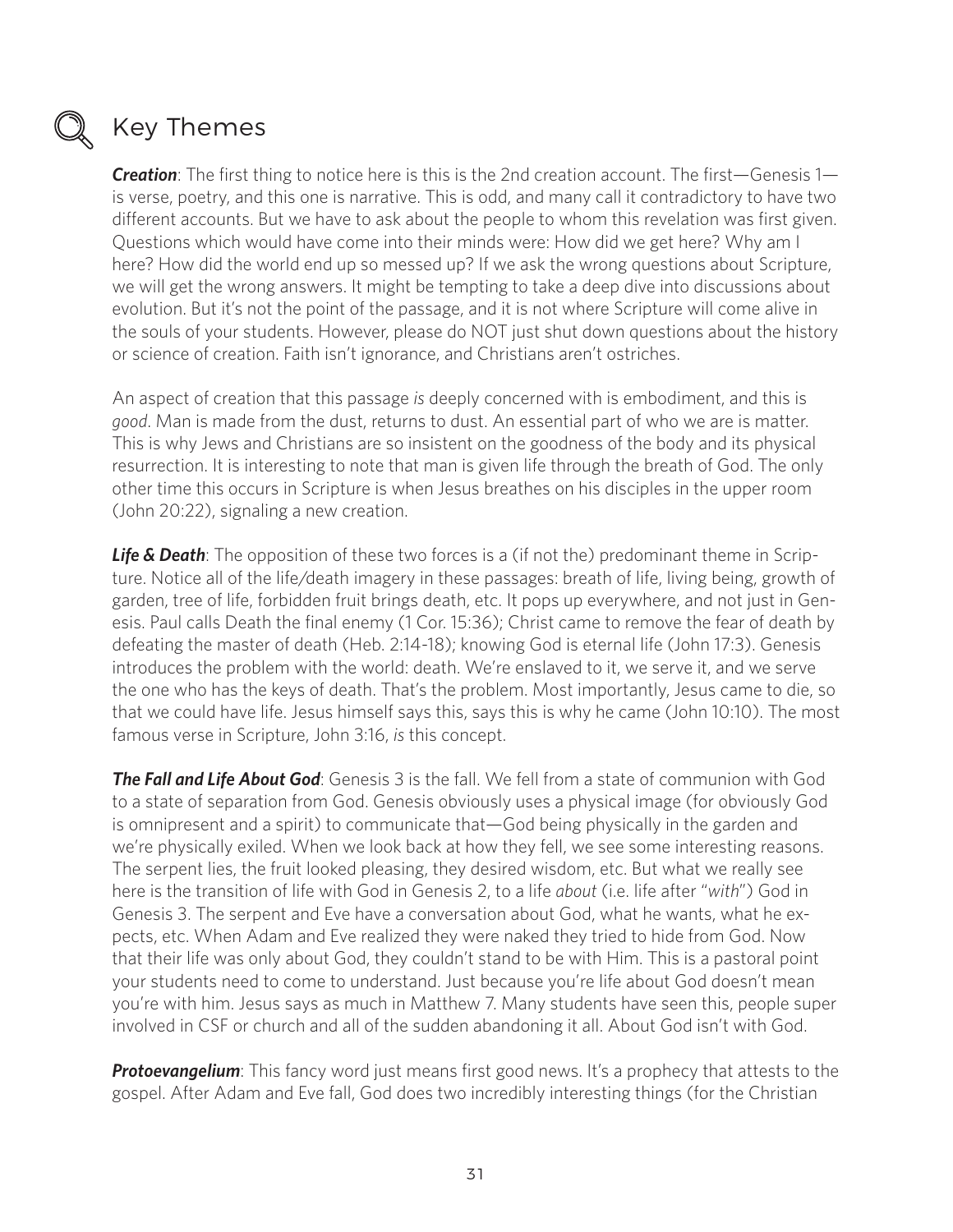looking back). First, he gives this promise to the serpent: "I will put enmity between you and the woman, and between your offspring and hers; he will crush your head, and you will strike his heel." Christians obviously see this as a prophecy of Christ, and Paul references it in Romans 16:20. Christ will crush death, but he'll do so paradoxically by dying, having his heel struck. Then "God made garments of skin for Adam and his wife and clothed them" (3:21). This is the first shedding of blood in all of Scripture, and God himself did it to cover Adam and Eve. This is likewise imagery directly carried into the New Testament, where Christians are told to clothe themselves in Christ (Romans 13:14)

### Three Main Points

- 1. Christ is present all through this passage. Find him.
- 2. This is the first conversation *about* God. Previously humanity had been *with* God.
- 3. Death is the problem. Christ came so you could have life to the full.

### Quotes & Illustrations

*"As man I deliberately transgressed the divine commandment, when the devil, enticing me with the hope of divinity, dragged me down ... Because of this, God became perfect man, taking on everything that belongs to human nature. This flesh proved poison to the serpent, destroying him utterly by the power of the Divinity within it; but to human nature it proved a remedy restoring it to its original grace by that same power of the Divinity within it. For just as the devil poured out his venom of sin in the tree of knowledge and corrupted human nature once it had tasted it, so when he wished to devour the flesh of the Master he was himself destroyed by the power of the Divinity within it."*

#### MAXIMUS THE CONFESSOR

### Discussion Questions

- Why do you think God inspired this story to be included in Scripture?
- What do we learn about God in this passage? What do we learn about people in this passage?
- How is this piece of Scripture read through the lens of Jesus' life and teachings?
- Where do you see this connect with other sections of Scripture? How does this passage shape the way we read all of Scripture?
- Think about the original recipients of the Genesis revelation. What were they like? What were their questions? Were their questions different from the questions we might ask knowing 21st Century science?
- How did the serpent appeal to Adam and Eve? How did he convince them? How does the enemy use the same strategies in your life?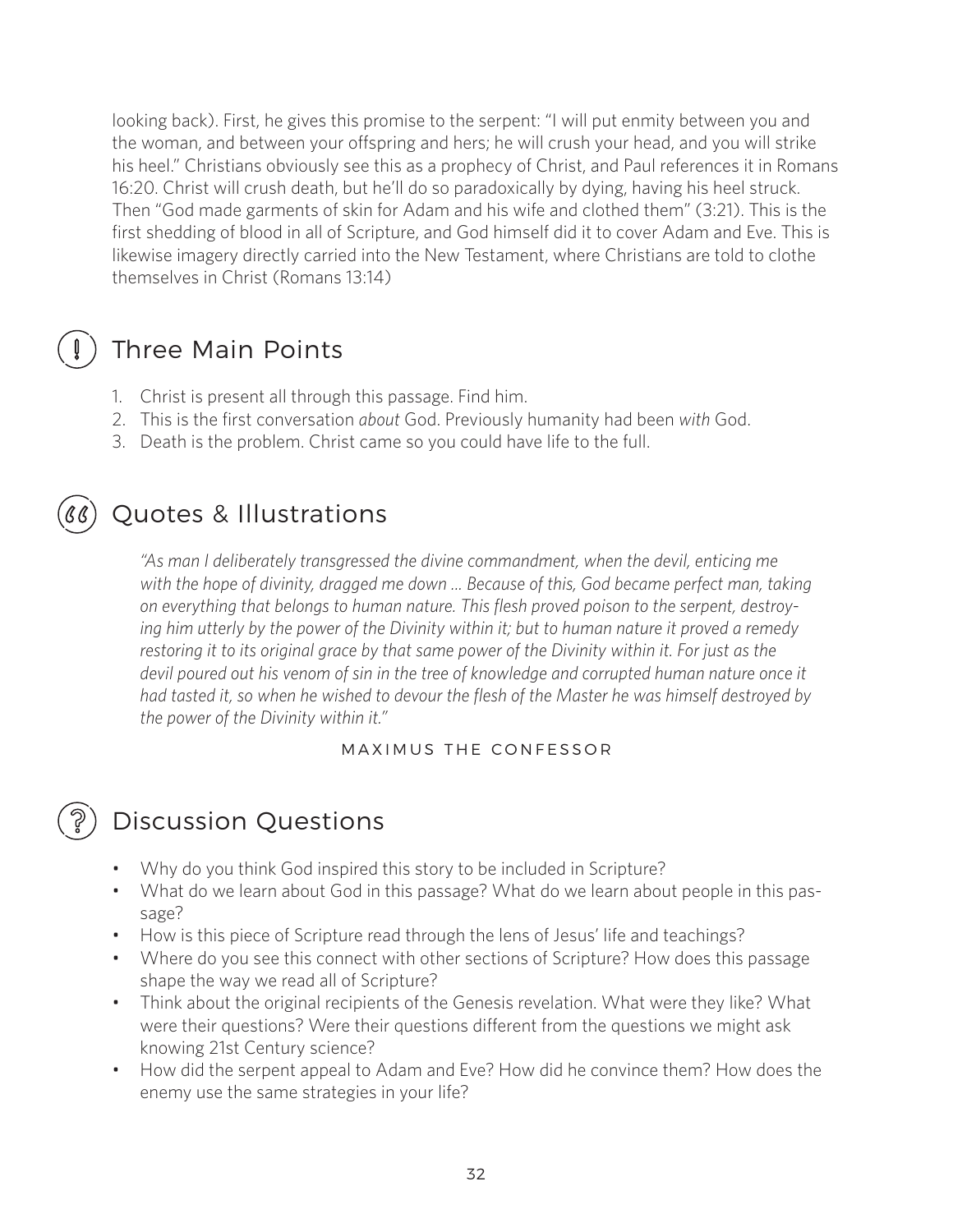- Is it fair that we share in the fall despite not being there? What part(s) of the fall do we share in?
- God curses the serpent and gives two promises. What does it mean that the serpent's head will be crushed? What does it mean that the serpent will strike his heel?
- Did the serpent lie, or did God, when they talked about death being the result of eating of the tree? How has death entered our lives?
- Where else in Scripture do you see trees talked about? Are these related? What's the significance of using tree imagery?
- "Sweat of the brow" is an idiom about anxiety. What anxiety plagues your life, and how does it keep you from life with God?
- What do you think the creation of Adam and Eve tells us about how men and women are meant to relate to each other?
- Based on these chapters, what was the good life for a person supposed to look like?
- Do you think Adam and Eve were perfect in the garden? If so, how did they fall? If not, why weren't they?
- Did God want humans to be ignorant by forbidding them knowledge of good and evil? Was God really afraid of them gaining some knowledge or power, as the snake insinuates? If not, what was his motivation?
- Is the desire to be like God a bad desire? Shouldn't we want to be like him? What aspect of that might actually be bad?
- Are we called to keep the sabbath holy (2:2)? How?

## Application & Practice

*Sabbath*: This week intentionally do all of your homework before Sunday. Spend Sunday not doing anything school related (or work related if possible). Also spend 1 day without your phone this week as a technology sabbath.

**Care for the land**: Buy a small plant or two and take care of it this year. If you want to get really crazy, buy some herbs and use them when you make food.

*Connect with the Past*: Connect with ancient Christians' experience of sin in their lives. Read St. Augustine's famous account of stealing pears (*Confessions* book 2, sections 9-16). It's a short read, only a few pages.

*Read*: Reflect on Gerard Manley Hopkins' poem "Thee, God, I come from, to thee go" (on next page)



### Going Deeper

N. T. Wright on how Israel mirrors Adam & Eve - a video from BioLogos https://www.youtube.com/watch?v=ffWo7nzL66o